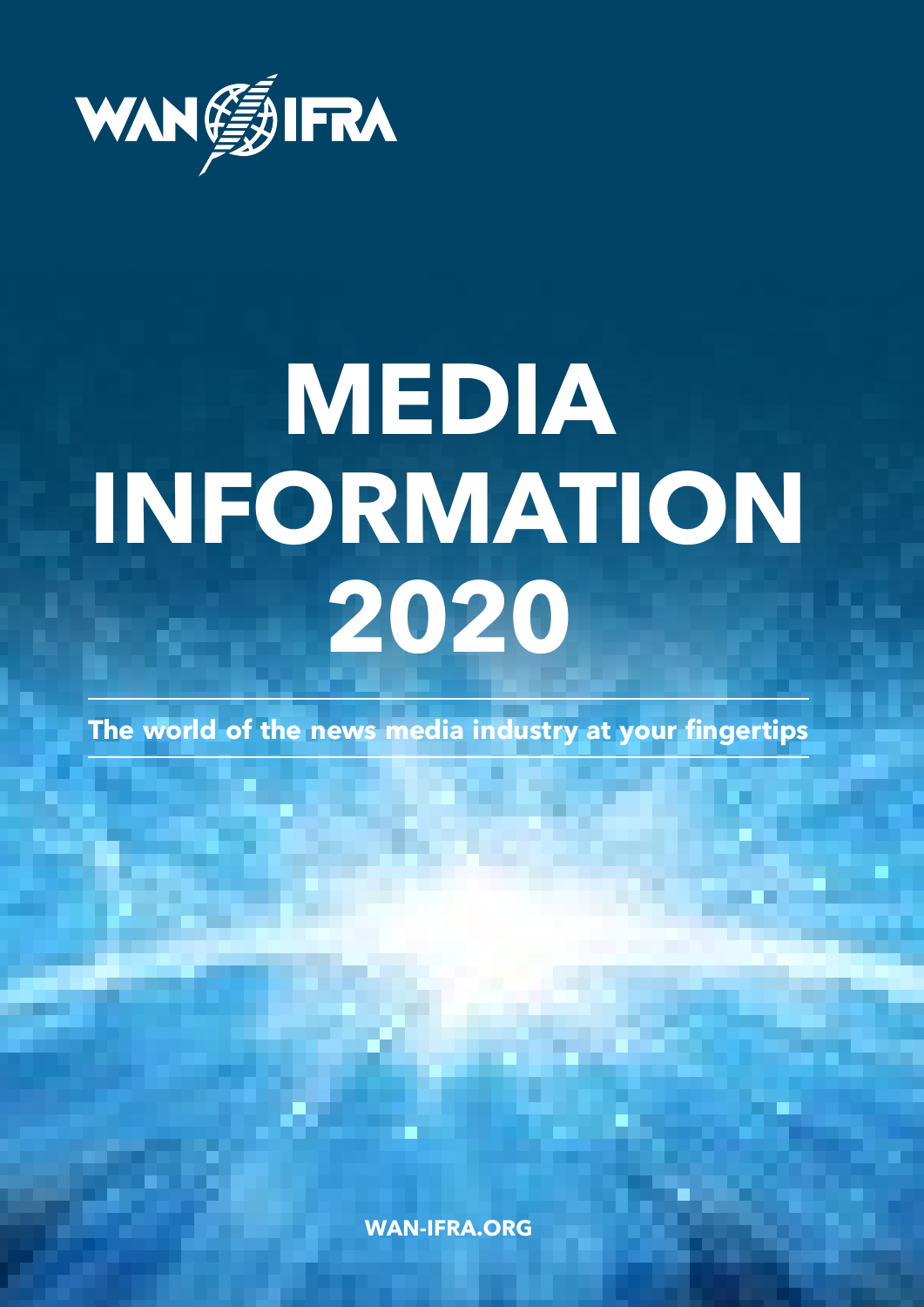# **Research Reports**

Our **topic-oriented**, in-depth reports provide an ideal opportunity to attach your **prestigious brand** to a prestigious platform through **exclusive** sponsorships. Most reports are followed by a webinar on the topic.

# REPORTS Superior Prince of News Pathletin Engaged Readers

# 2020 **PLANNED REPORTS**

**TRENDS IN NEWSROOMS (3 PARTS)**: The World Editors Forum will focus this year's series of reports on the following topics: How to tackle climate change; Raising the volume of women's voices – in the newsroom and in content; Showcasing new-look newsrooms . There will be three reports published throughout the year, covering these different topics. **7,000 €\***

| <b>WORLD PRESS TRENDS REPORT:</b> An annual report that covers the most vital trends,<br>analyses,and figures from the global News Media in Lystry, drawn from WAN-IFRA's annual global  <br>survey from national associations, and in partners in with data specialists such as Zenith, Ipsos,<br>PwC and more.           |         |
|----------------------------------------------------------------------------------------------------------------------------------------------------------------------------------------------------------------------------------------------------------------------------------------------------------------------------|---------|
| READER REVENUE - SUBSCRIPTION MARKETING: This year's Digital Media Europe conference<br>will feature a two-day deep dive into Subsenburgh Marketing, serving as the basis of this report.                                                                                                                                  | 6,000€* |
| READER REVENUE - THE TECH PICTURE: There are many challenging aspects to launching or<br>running a digital subscription strategy, and figuring sut the tech stack is indeed a complex part of<br>that. Fortunately, there are a number of lessons learned from those who are advanced and present<br>those in this report. | 6,000€* |
| TRENDS IN NATIVE ADVERTISING: Native advertising is increasingly becoming a significant<br>part of news publishers' overall ad strategies and revenues. WAN-IFRA and the Native Advertising<br>Institute conduct an annual survey to gauge the trends and strategies emerging here.                                        | 6,000€* |
| PRINT INNOVATION AWARDS REPORT: The World Printers Forum launched this competition in<br>2018 and will showcase the 20 winning companies and the projects that propelled them to win.                                                                                                                                      | 6,000€* |
| ADDING VALUE IN PRODUCTION, PART II: This report from the World Printers Forum will exam-<br>ine the way newspapers and printers are increasing the value of their production facilities, prod-<br>ucts and services, featuring concrete case studies and interviews.                                                      | 6,000€* |

\* non-members pay an additional 25 %

## **SUBSCRIPTION PACKAGE**

Full-page ad on page 2 of report

 An article included about why your company is sponsoring this report

Company description included in the report

20 copies of the report

 2 sponsored posts on WAN-IFRA's array of targeted newsletters

 Sponsorship of potential webinar with your intro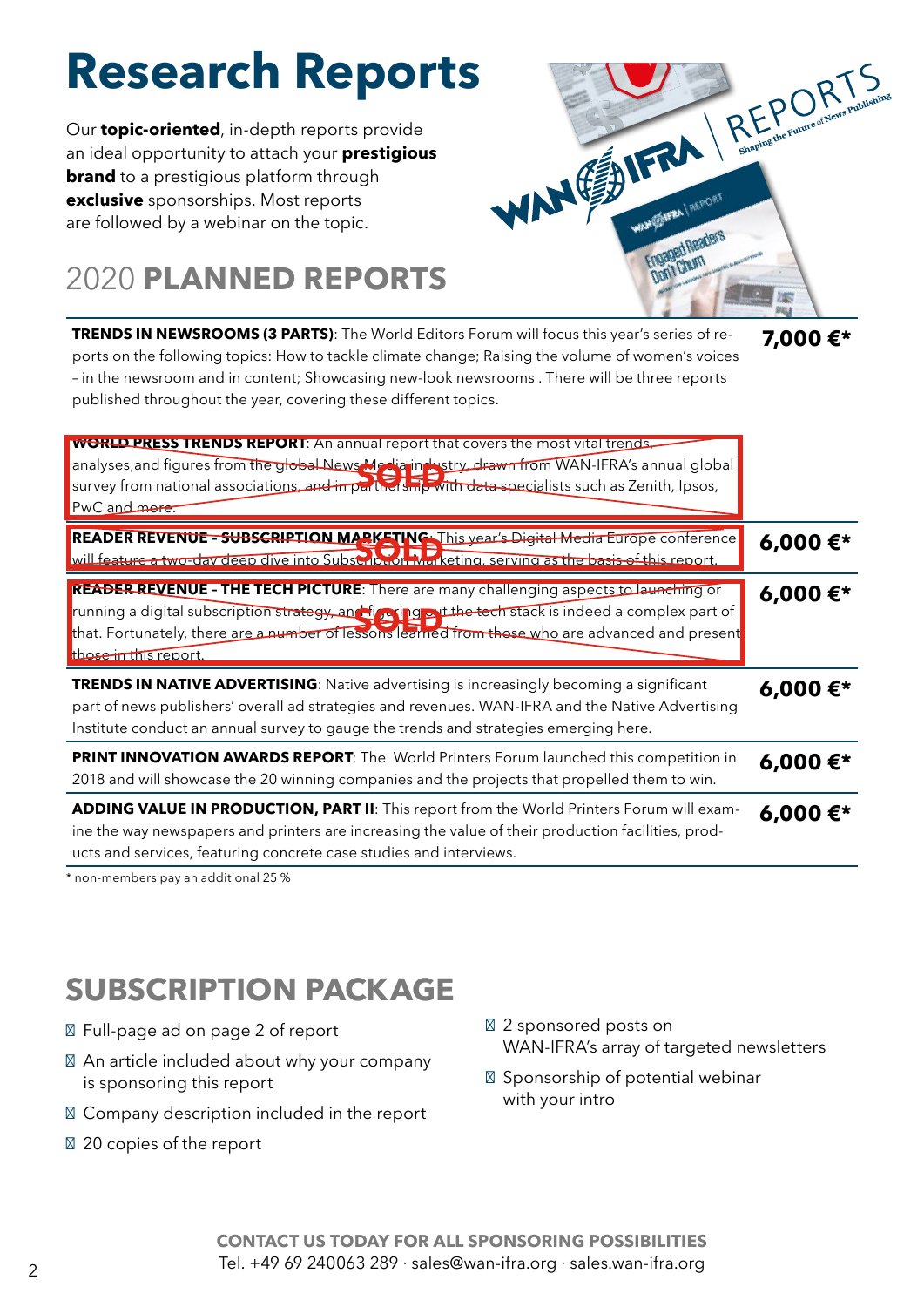# **Technology Guide & Directory**

This annual publication features expert advice on the leading technology trends, as well as THE industry directory for tech and service providers to the news media industry to showcase their products and solutions.

**How to get in the directory?** It's as simple as this: If your company is a **WAN**-**IFRA member,** it can be included in our industry directory of technology and service providers **FOR FREE**! If you are a **non-member**, you can be a part of the directory at a cost of €500. We will email you a link to our simple website form where you can include the following information.





- Name of the company
- Contact details (address, phone number, email, website)
- Company and product descriptions
- Company logo and product photo
- Keywords to categorise your company and products

### **ADVERTISING SIZES AND RATES**

| <b>QUARTER PAGE AD</b><br>Bleed size: 210 x 81.1 mm (3 mm around) | 2,300€*  | <b>TWO PAGE ADVERTORIAL</b><br>Bleed size: 420 x 297 mm (3 mm) | 5,500€*  |
|-------------------------------------------------------------------|----------|----------------------------------------------------------------|----------|
| <b>HALF PAGE AD</b>                                               |          | <b>FRONT PAGE BANNER AD</b>                                    |          |
| Bleed size: 210 x 146.3 (3 mm around)                             | 2,700€*  |                                                                | 5,000€*  |
| <b>FULL PAGE AD</b>                                               |          | <b>PG. 2, INSIDE/BACK COVER</b>                                |          |
| Bleed size: 210 x 297 mm (3 mm)                                   | 3,500 €* | Bleed size: 210 x 297 mm (3 mm)                                | 4,000€*  |
| <b>FULL PAGE ADVERTORIAL</b>                                      |          | RIBBON, PG. 1                                                  |          |
| Bleed size: 210 x 297 mm (3 mm)                                   | 4,000€*  |                                                                | 3,500 €* |

\* non-members pay an additional 25 % (**BE SURE TO ASK** about placing your ads near your entry or a specific article)

### **REACH OF GUIDE & DIRECTORY**





All members receive the ePaper edition, 3000 global execs will be mailed a copy, and the rest will be distributed at events.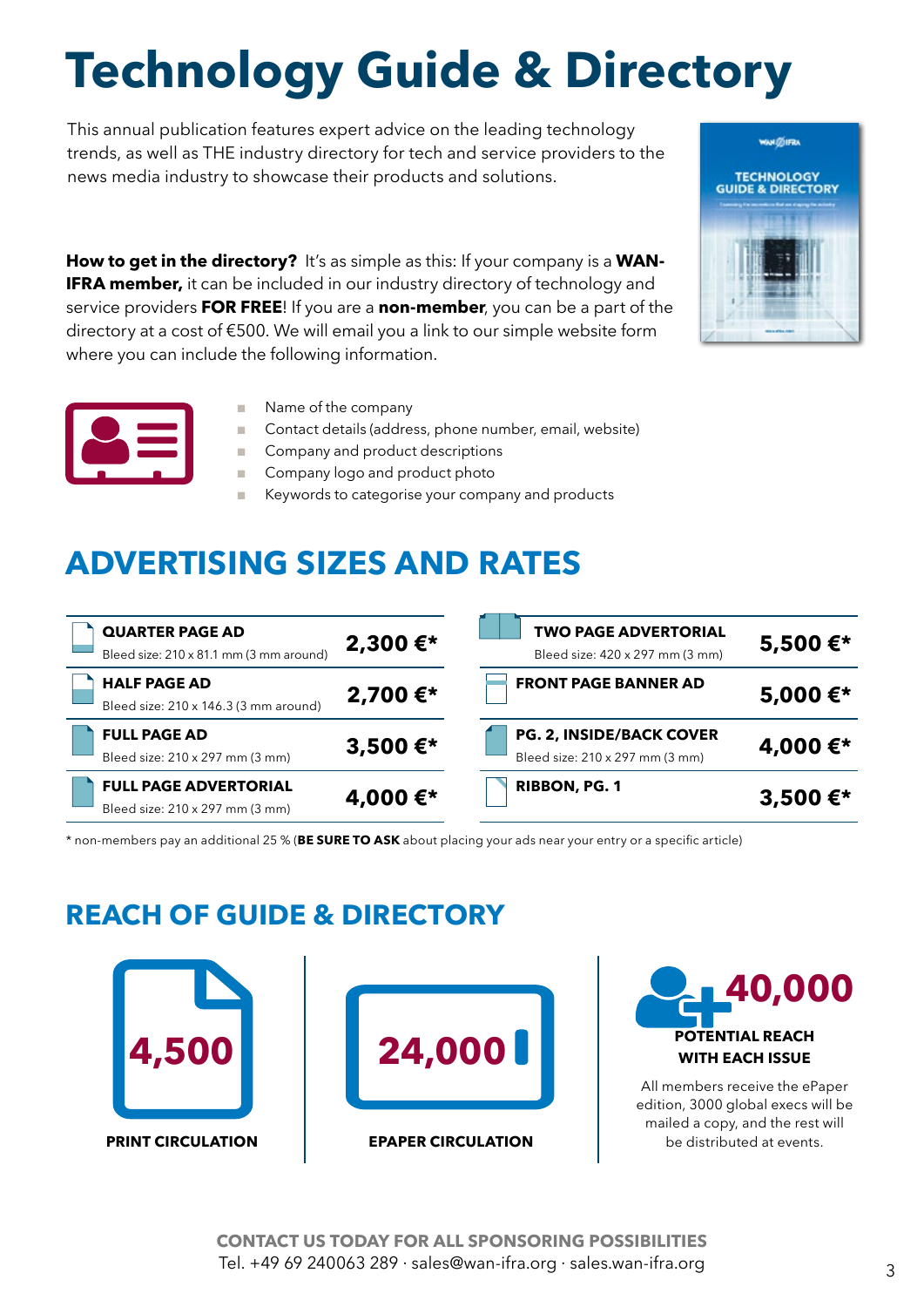### **PUBLICATION PLANNING AND TECHNICAL INFORMATION**

### **PRODUCTION SCHEDULE PRODUCTION SCHEDULE**

#### **Technology & Innovation, September 2018 Technology & Innovation, September 2019**

| Ads close:          | 5 September  |
|---------------------|--------------|
| Material deadline:  | 11 September |
| Editorial deadline: | 5 September  |
| To printer:         | 17 September |
| Mailing:            | 23 September |
| Publication date:   | 23 September |

### **TECHNICAL DATA TECHNICAL DATA**

| Page size: A4, 210 mm x 297 mm |
|--------------------------------|
|                                |
|                                |
|                                |

(Any folding costs incurred are the responsibility of the client.) (Any folding costs incurred are the responsibility of the client.)

#### **GUIDELINES FOR DIGITAL AD SUPPLY**

| <b>Data specifications</b> |                                                                                                                                                                                                                                                 |
|----------------------------|-------------------------------------------------------------------------------------------------------------------------------------------------------------------------------------------------------------------------------------------------|
| File formats               | PDF/X-3:2003, other formats only on request.                                                                                                                                                                                                    |
| Side-cut                   | For bleed ads, please provide and output 3 mm bleed on all sides. Cutting marks are not required.                                                                                                                                               |
| File names                 | Please name your ads unequivocally with customer's name, edition no, language,<br>e.g. customername_0102-2013_E.pdf                                                                                                                             |
| Data checking              | Used fonts must be embedded. Image files must be embedded in a high resolution<br>Colour and grey scale images must have a minimum resolution of 300 dpi, line artwork 1200 dpi<br>Images (TIFF, JPEG, Photoshop EPS) must be converted to CMYK |
|                            | We can not process RGB data or spot colours.                                                                                                                                                                                                    |
| <b>ICC-Profile</b>         | Please use the ICC profile Coated FOGRA39 (ISO 12647-2:2004) (no RGB data)                                                                                                                                                                      |
|                            | We can email you the profile on request.                                                                                                                                                                                                        |
| <b>Printing material</b>   |                                                                                                                                                                                                                                                 |
| Translation                | The client is responsible for the correct translation of the advertisement into English and German.                                                                                                                                             |
|                            | Typesetting & repro costs Any typesetting and reproduction costs incurred are the responsibility of the client.                                                                                                                                 |
| <b>Data Transmission</b>   |                                                                                                                                                                                                                                                 |
| via data carriers          | PDF to:                                                                                                                                                                                                                                         |

#### **Please communicate to us by email the order data as well as the file name.**

Dean Roper, Editor-in-Chief e-mail: dean.roper@wan-ifra.org

**PLEASE NOTE: We convert ads that are not in accordance with our specifications automatically and without prior consultation to the correct color space. Although experience shows that the result corresponds to the original files, in such cases we cannot guarantee absolute accuracy of color reproduction. We can only guarantee perfect reproduction of your ad if we receive the ad data in accordance with the above specifications.**

#### **GENERAL INFORMATION**

| Frequency of publication 1 issue annually |                                     | Bank account    | <b>WAN-IFRA CH</b>                                |
|-------------------------------------------|-------------------------------------|-----------------|---------------------------------------------------|
| Place of publication                      | Frankfurt am Main, Germany          |                 | Dresdner Bank AG,                                 |
| Website                                   | WAN-IFRA: www.wan-ifra.org          |                 | D-64219 Darmstadt,                                |
|                                           |                                     |                 | SWIFT-BIC.: DRES DE FF 508                        |
| Advertising deadline                      | See Production Schedule.            |                 | IBAN DE78 5088 0050 0174 1822 00,                 |
| Cancellation                              | 2 weeks before advertising deadline |                 | BLZ 508 800 50 A/c No. 174 182 200.               |
|                                           | at latest                           | Payment details | Net, without discount, upon receipt of<br>invoice |

**CONTACT US TODAY FOR ALL SPONSORING POSSIBILITIES** Tel. +49 69 240063 289 · sales@wan-ifra.org · sales.wan-ifra.org 4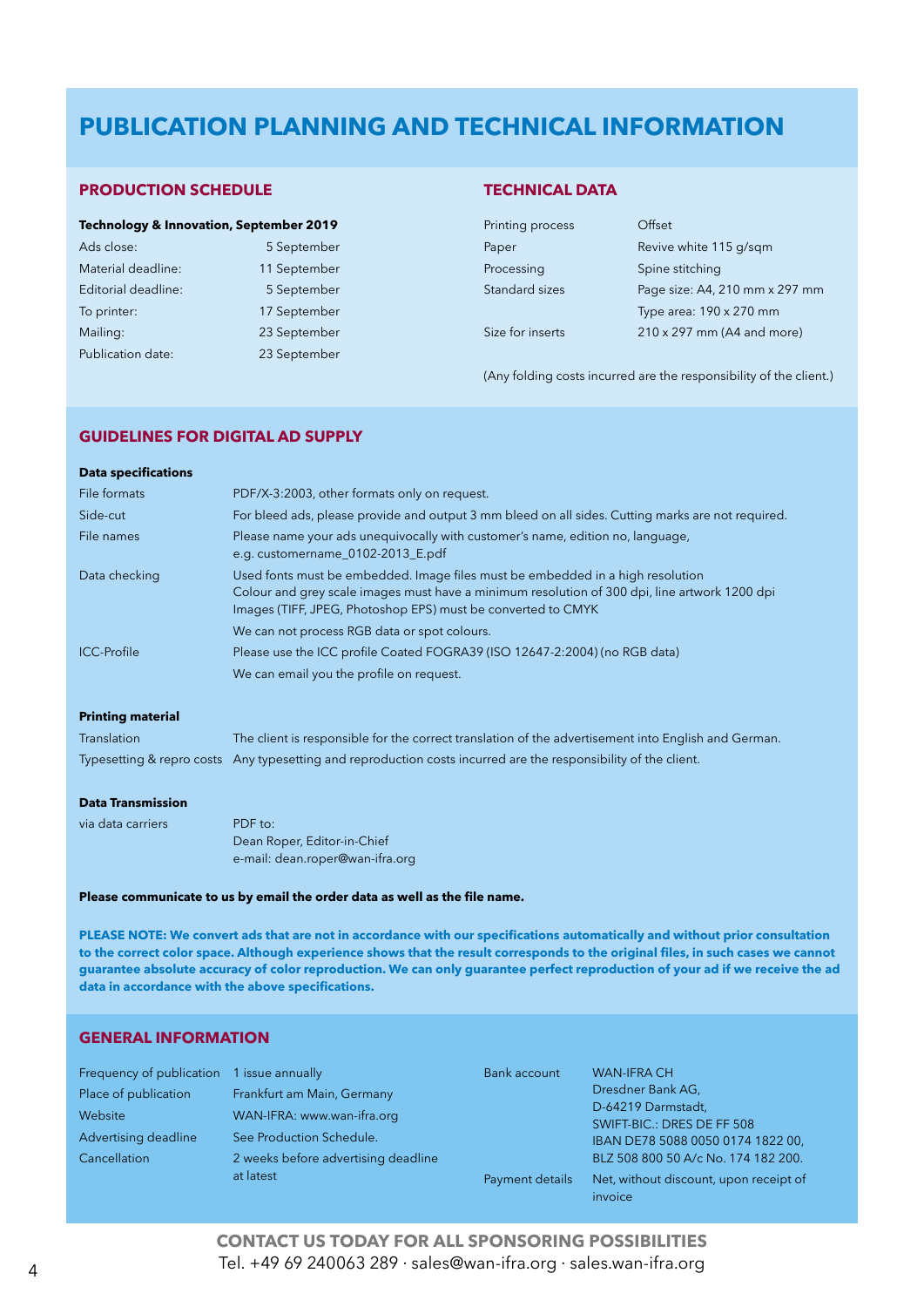# **Newsletters**

Our segmented newsletters feature the most relevant content, both original WAN-IFRA content (case studies, research, Q&As, profiles) and industry news, for that respective audience. It offers a direct connection for your brand through **exclusive sponsorships,** as well as **stand-alone opportunities,** such as **banner ads and sponsored content (see next page).**.



**ENGLISH** 

UK: Newsquest boss 'optimistic' about future for regional news as digital<br>up 40 per cent of publisher's total revenue next year (by preniguatio) Africa: DMA 2016 keynote: how engagement drives loyalty and subscriptions (by van

UK: Nall Powler: New opportunities for the new Johnston Press (by hok the margage) fedge Fund Follows U.S. Pantrook With U.K. Newspapers Takeover the bloombond

## EXCLUSIVE SPONSORSHIP **RATES**

| <b>EXECUTIVE NEWS SERVICE (DAILY)</b> The most important headlines of the news media<br>industry. Figures: 7200 media executive subscribers; 120 countries; 52.4% open rate;<br>30.3% unique views.                                                        | 12,000€* |
|------------------------------------------------------------------------------------------------------------------------------------------------------------------------------------------------------------------------------------------------------------|----------|
| <b>WORLD EDITORS FORUM (BI-WEEKLY)</b> The most critical trends in newsrooms, by the World<br>Editors Forum. Figures: 8210 editor subscribers; 116 countries; 51.3% open rate; 29.8% unique<br>views.                                                      | 8,000€*  |
| <b>WORLD PRINTERS FORUM (BI-WEEKLY)</b> The most critical trends & developments in<br>newspaper production. Figures: 3329 production executive subscribers; 95 countries;<br>61.7% open rate; 36.3% unique views.                                          | 8,000€*  |
| DIGITAL BUSINESS (BL-WEEKLY) Features original case studies, O&As, analyses,<br>and other news. Figures: 7221 digital exective by Fairbers; 58.5% open rate;<br>36.5% unique views.                                                                        | 8,000€*  |
| <b>LEADERSHIP &amp; STRATEGY (MONTHLY)</b> Features original case studies, best-practice,<br>Q&As, analyses, as well as industry news for CEOs and other executives. Figures: 6002 media<br>executive <b>subscribers;</b> 69.5% open rate; 42.85% uniques. | 6,000€*  |

\* non-members pay an additional 25 %

## **SUBSCRIPTION PACKAGE**

### *Each newsletter can be sponsored for one year featuring your branding, including:*

 1 banner ad per letter plus a permanent company logo mentioning you as an Exclusive Sponsoring Partner and 5 sponsored posts,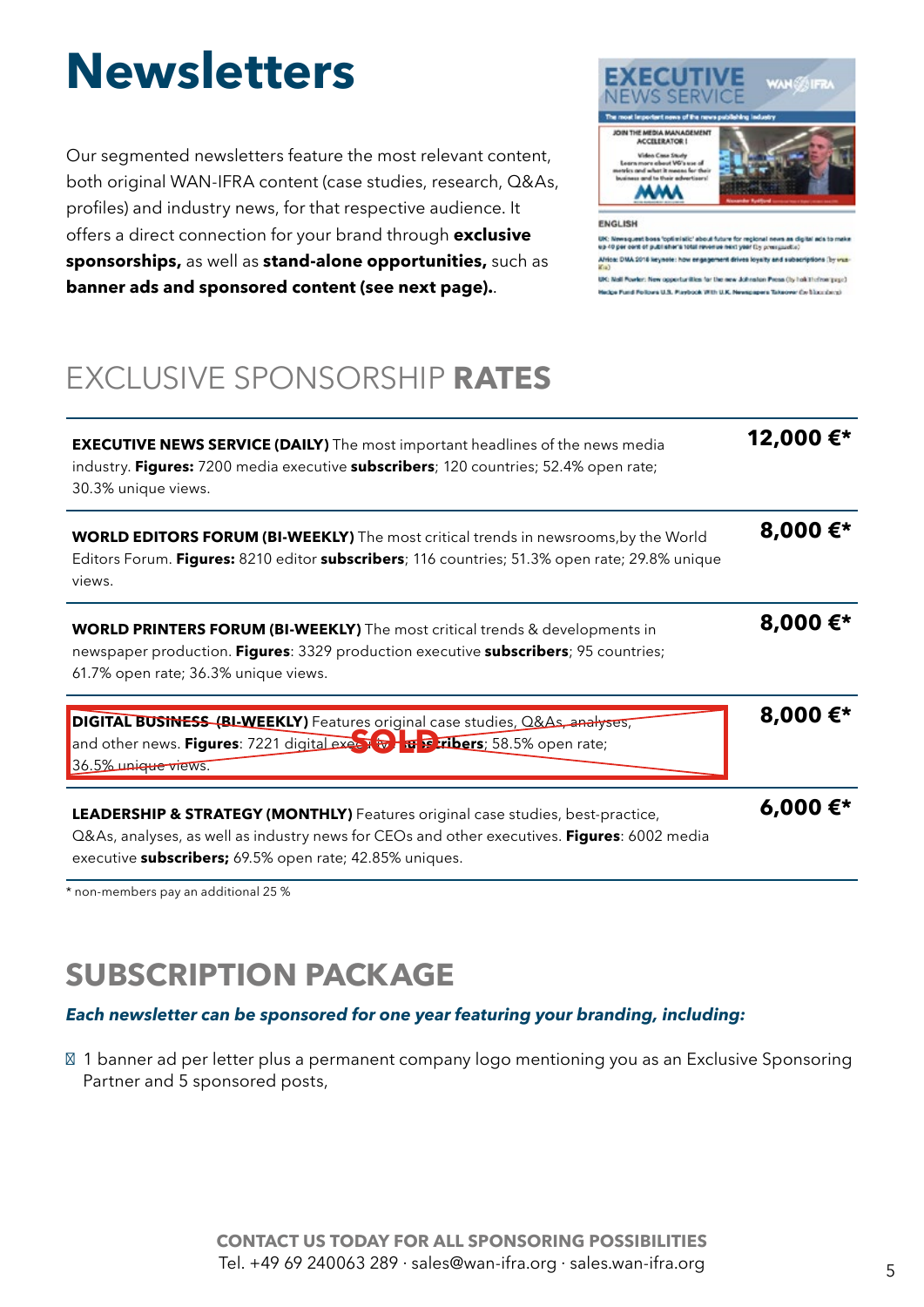# **Newsletters: Banner ads & sponsored content**

Increasingly, technology and service providers are taking advantage of WAN-IFRA's newsletters to connect with a very targeted audience, in the form of placing actionable **banner ads**, or collaborating on **sponsored content**.

### **Banner Ads**

*Daily Executive News Service*

| 1 day              | £250    |
|--------------------|---------|
| 5 days             | €1.000  |
| 20 days            | €3.000  |
| 60 days            | €7.000  |
| 1 year (exclusive) | €12,000 |

*\* Always in a 5-day block \*\* Ask for banner ad rates in our other targeted newsletters.*

### **Sponsored content**

### *Daily Executive News Service*

| 1 article/day | €400   |
|---------------|--------|
| 5 days        | €1.500 |

*The content is written in collaboration with WAN-IFRA's branded content team and highlighted in a prominent spot on the newsletter and featured on WAN-IFRA's blog.*

# **Sponsored Newsletters**

We now offer our technology partners and service providers the opportunity to connect to a very targeted audience with **sponsored newsletters**.

*Our sponsored content team will work with you to craft the best content for your targeted audience, an ideal way to connect to potential customers leading up to a WAN-IFRA event, for example.*

 This message will be sent to a tailored, pre-selected, targeted subscriber base.

 We will send only 1 sponsored newsletter per quarter so sign up while they are available!

### **4,000 €\***

\* non-members pay an additional 25 %



Exclusively printing newspapers or offering digital printing services or even hybrid<br>products? Do new investments increase efficiency and profit for printing companies? Or do the presses require a general upgrade or innovative retrofits?

These are just some of the questions that many publishing houses and printers have interest are pushed to the annual theorem in the procession of the second line of the state of the state of the state of the state of the state of the state of the state of the state of the state of the state of the state and products.

With this background, manipland web systems will come to World Publishing Expo 2016<br>in Vienna (10-12 October) to discuss the various strategic opportunities newspapers<br>have before them, and how manipland's sciutions fit in

#### Read more

#### e:line back in Vienna

manroland web systems recently unveiled and received the first order for its new GEOMAN edne newspaper press. Five<br>years ago when World Publishing Expo,<br>then called IFRA Expo, was taking place in Vienna, manroland web systems introduced its first COLORMAN e line concept. Dieter Betzmeier, board member at manroland web systems, recalls: "A that time we were just as convinced of the COLORMAN e line concept as we are<br>today of the GECMAN e line. The first installation of the GEOWAN etime is approaching and we want to initiate a new history of success here in Vienna.



**CONTACT US TODAY FOR ALL SPONSORING POSSIBILITIES**  $\frac{1}{6}$  Tel. +49 69 240063 289 · sales@wan-ifra.org · sales.wan-ifra.org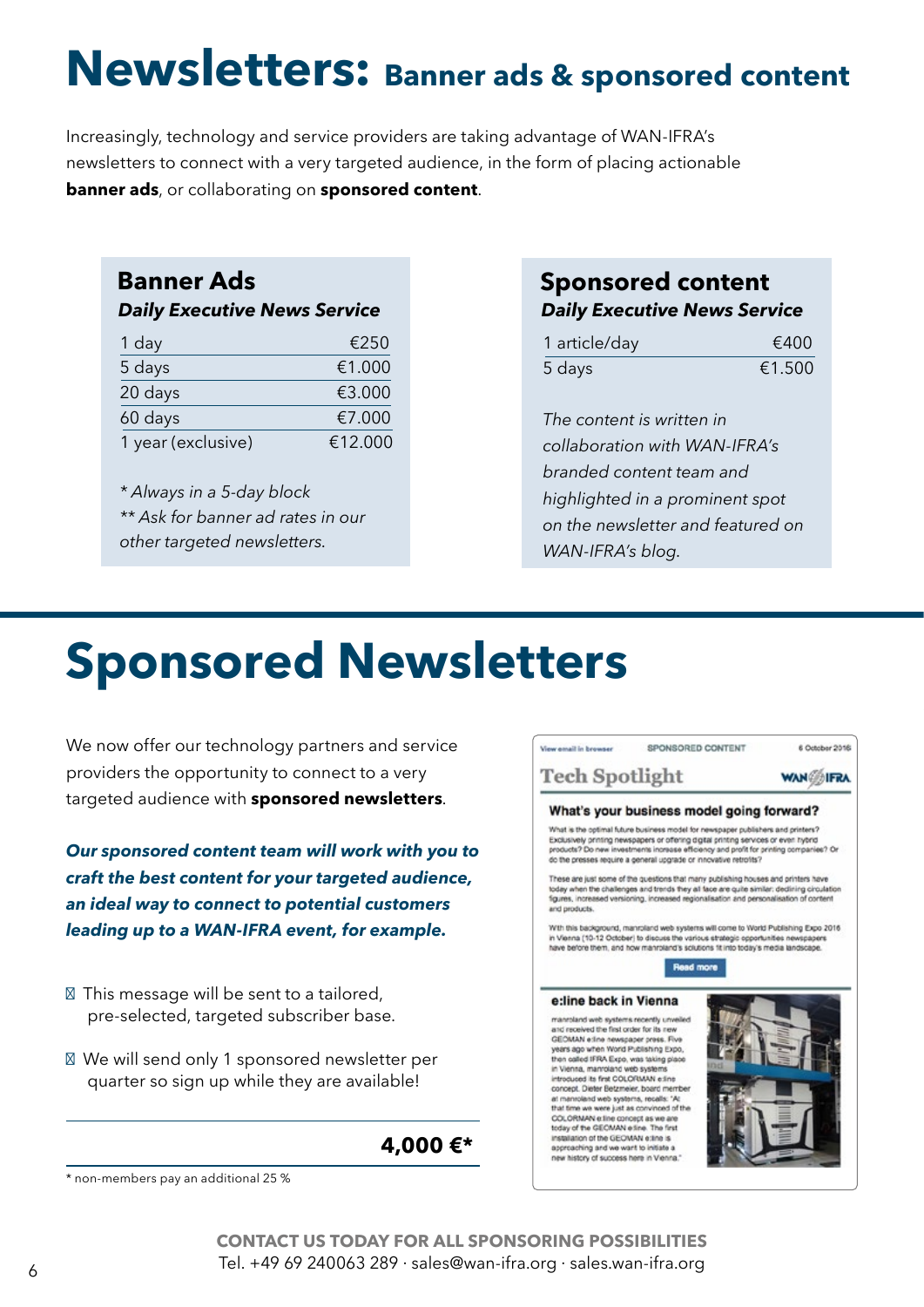# **Website**

**wan-ifra.org** serves as a core platform to engage with our members and the industry on a daily basis. We share news, bestpractice, reports, our events activities, initiatives, your ideas, your contributions and more.

We limit advertising on wan-ifra.org to premium positions:

Home page placement

Blog: World News Publishing Focus



WAN-IFRA's website is a knowledge hub for members and the industry on the range of burning issues publishers face, but also to find the specific services and activities we provide.



**MONTHLY PAGEVIEWS**

# ADVERTISING **PLACEMENTS AND RATES**

| <b>HEADLINE BANNER</b> You want to stand out from the crowd? Then take advantage of<br>this great offer and place your message on the WAN-IFRA homepage with a headline<br>banner ad. The ad will be running for 1 week. JPEG, GIF, or Flash with embedded URL | 1,000€* |
|----------------------------------------------------------------------------------------------------------------------------------------------------------------------------------------------------------------------------------------------------------------|---------|
| <b>BLOG BANNER</b> Place your banner ad on one of our blogs or the<br>WAN-IFRA homepage for 4 weeks. Specs: 234 x 180 pixel. JPEG, GIF or Flash                                                                                                                | 2,000€* |

\* non-members pay an additional 25 %

with embedded URL

# **Mailing Service**

Are you looking to expand your audience prior to World News Media Congress or are you planning your own event in the near future, or some other marketing campaign?



As a supplier to the news publishing industry, you can benefit from the international WAN-IFRA database to reach your targeted audience at WAN-IFRA exhibitions, workshops, events and your own seminars/events, and other services.

WAN-IFRA will send out your advertising material on your behalf. Mailings are sent out by post, containing a WAN-IFRA cover letter and your advertising brochure (maximum format: A4 / maximum weight: 64g).

**WAN-IFRA MEMBER 600 € + 1.50 € per selected address** 

### **NON-MEMBER 800 € + 2.00 €** per selected address